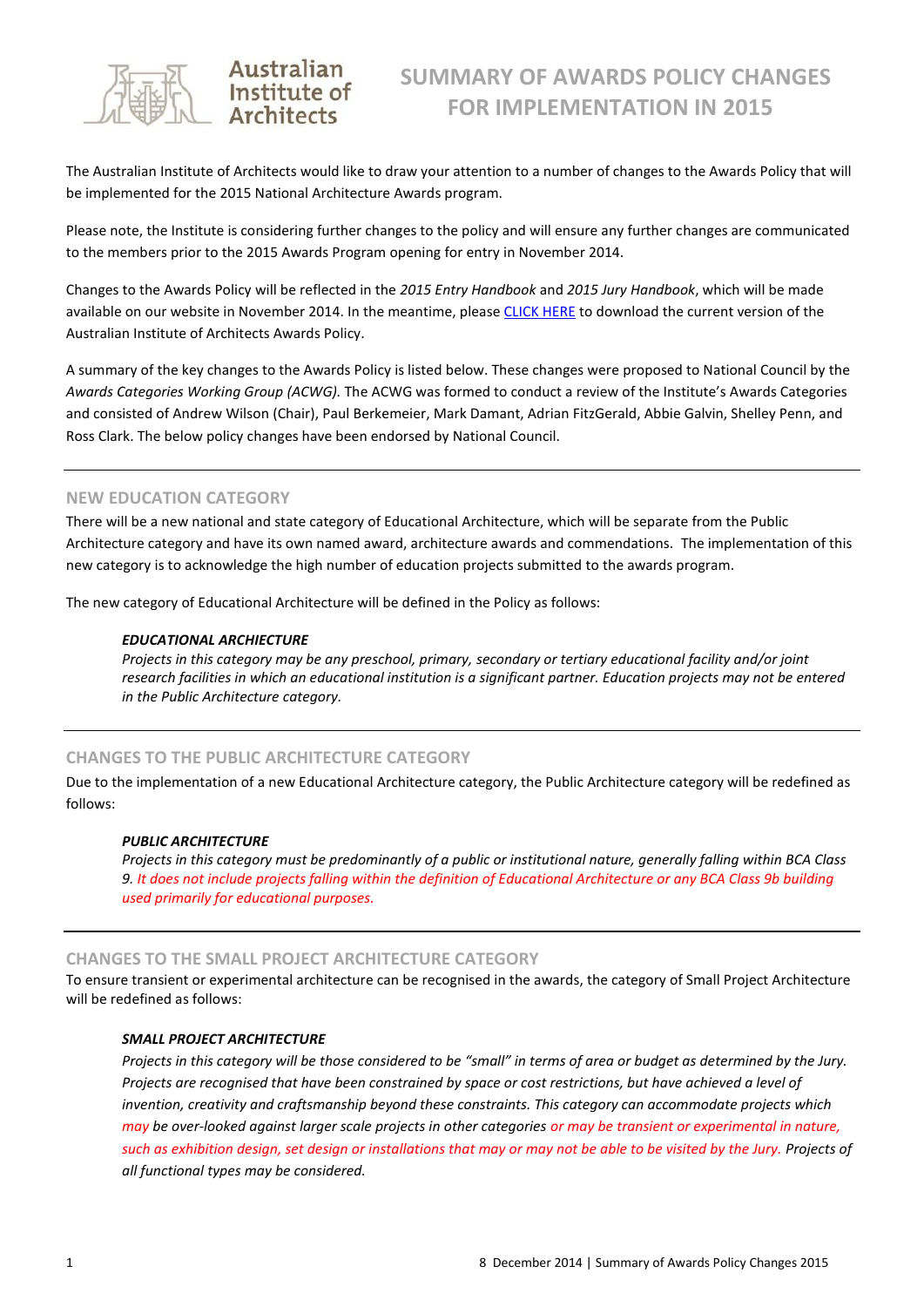Additional changes to the Awards Policy have been made to account for the inclusion of transient projects in the category of Small Project architecture.

The Awards Policy 13.3.3 NATIONAL JURY PROCESS will be redefined as follows:

*The process of judging nominees in each category is determined by the National Jury, but will generally be by consensus and include as a minimum:*

*iii) site visits to each shortlisted entry by a majority of the National Jury members (except in relation to Category 11: INTERNATIONAL ARCHITECTURE and projects of a transient nature in category 8: SMALL PROJECT that are not able to be visited because they have been dismantled).*

# **CHANGES TO THE URBAN DESIGN CATEGORY**

The category of Urban Design has been redefined to remove a sense of subsets within the category, by the deletion of the word 'including'. The category has also been defined to replace the word 'betterment' with 'wellbeing' and the deletion of 'city for the general'.

The Policy regarding Urban Design category will be redefined as follows:

# *URBAN DESIGN*

*Projects in this category may be single buildings, groups of buildings or non-building projects, including studies or master plans, which are public, civic or urban in nature. Awarded projects must have enhanced the quality of the built environment or public domain or have lead to the betterment of the broader city for the general contribute to the wellbeing of the broader community.*

# **CHANGES TO THE ENDURING ARCHITECTURE CATEGORY**

It was deemed that it was not appropriate to accept direct nominations from members for the Enduring Category. Rather, all nominations should come from members (or the community) through the Chapter committees or assembled jury tasked with judging this category. This should in fact be part of their role. Maintaining an updated master-list, revisited every year, would also be recommended, and if need be, Chapter Councils (Heritage Committees where present) can be called upon to offer suggestions every year. Further guidance around the judging of this category will be outlined to the jurors in the *2015 Jury Handbook.*

The wording of the Policy has also been refined to ensure the original architect is suitably acknowledged in this category.

The Policy regarding the Enduring Architecture category will be redefined as follows:

#### *ENDURING ARCHITECTURE*

*Buildings of at least 25 years of age may be considered for this Award.*

*Buildings nominated need not be previous award winners but must be buildings of outstanding merit that, considered in a contemporary context, remain important as high quality works of architecture. Projects should be assessed in terms of national significance, technical advancement, innovation for its time, symbolic significance and /or creative leadership.*

*The project attribution and award citation must acknowledge the original architect(s), either individual or firm. It may also acknowledge subsequent work done by another architect in the conservation or maintenance of the original work. However, this award category is designed to recognise the enduring features of the original work, not any substantial adaptive re-use, which should be considered under Category 5: Heritage.*

*Members are not able to enter this category directly. Projects considered in this category will be determined by the Chapter Committee and/or assembled jury tasked with judging this category.*

*The original architect or any third party (including non-members and non-architects) may recommend to the relevant jury projects for consideration in this category.*

*The jury may give an award where less than five nominations are received. It is not mandatory for the jury to give an award.*

*No more than one award is to be made annually at National level or by any Chapter. This award is not given at Region level. No commendations are given in this category.*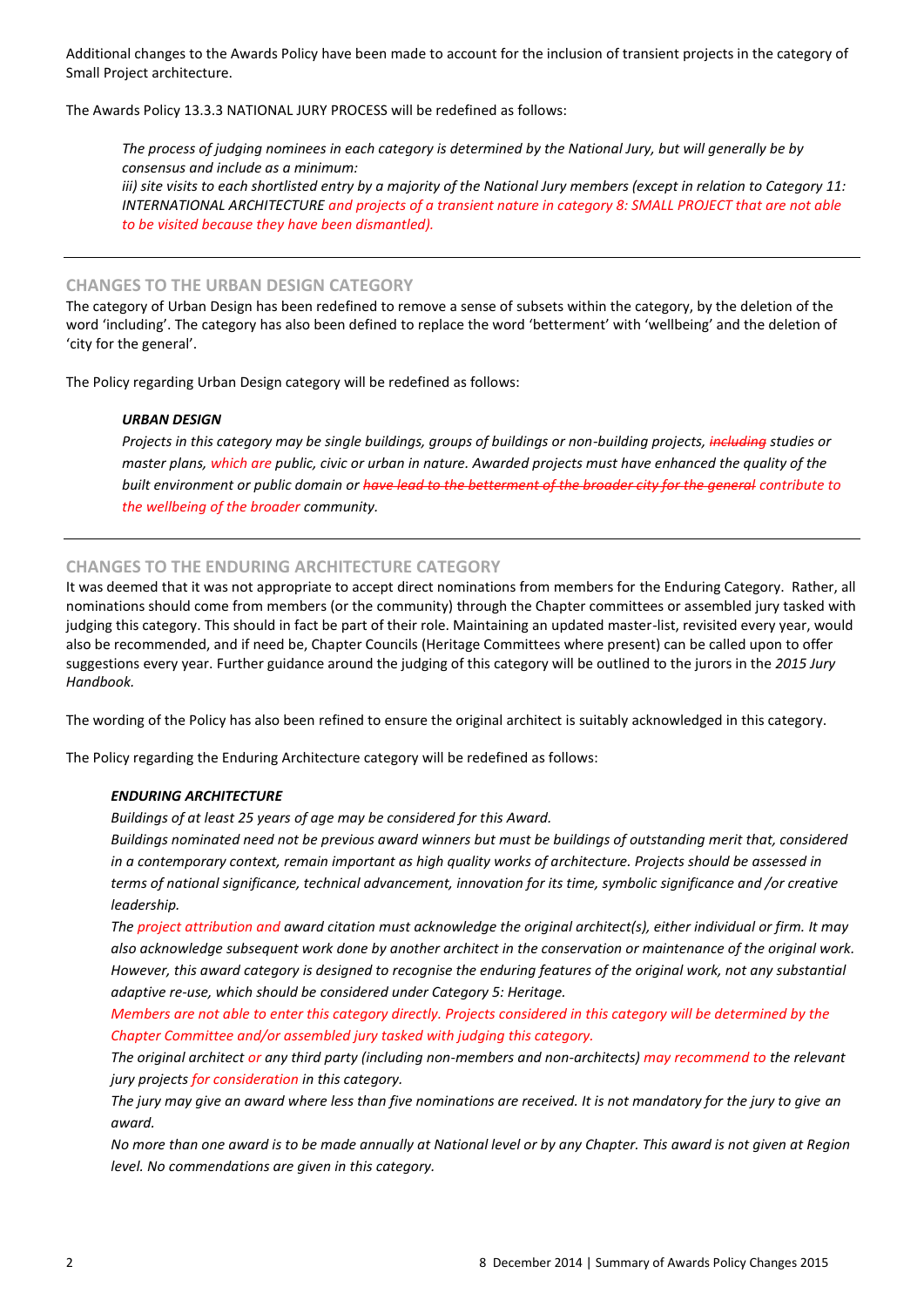# **JUDGING OF THE SUSTAINABLE ARCHITECTURE CATEGORY**

Further guidance will be offered to all juries in relation to the judging of the Sustainability Category in each Chapter / region. Such advice is to assist them judge this category efficiently and, offer some acceptable methodology which can be adopted should this be appropriate. The reasoning is that the high volume of entries in this category makes it an overwhelming task on some juries. Further guidance around the judging of this category will be outlined to the jurors in the *2015 Jury Handbook.*

### **AWARDING OF NAMED AWARDS**

Although not proposed by the *Awards Categories Working Group (ACWG)*, it was deemed that further clarity around the awarding of Named Awards was required to ensure the policy is being interpreted as originally intended.

The Policy regarding Named Awards will be redefined as follows:

# *13.3.1 OVERVIEW*

### *AWARD STRUCTURE*

### *(a) Named Awards*

*The first and highest award in each category is the 'Named Award'.* 

*The award is given to the work judged to be the most significant for the advancement of architecture in each category. The award carries the name of a respected person and represents the pinnacle of projects in each category. There is only one Named Award per national category and one winner of the Named Award in each category in any year.* 

*Juries will determine a Named Award in every category (except Category 10: Sustainable Architecture) where at least 5 entries are eligible for consideration.* 

*Projects awarded a Named Award at National level are not eligible for any future awards program. Names adopted shall be approved by National Council and those used at one level may not be used for Named Awards at any other level.* 

*Names adopted are to be reviewed at not more than 25 year intervals, and may be retained after such review. Named Awards will not be awarded in Category 11: Enduring Architecture, Category A1: COLORBOND Award for Steel Architecture, and within the subcategories of the International Architecture category.*

#### *13.3.5 AWARD CATEGORIES*

# *CATEGORY 10: SUSTAINABLE ARCHITECTURE*

*This category recognises projects which excel as architecture, and also display innovation and excellence in terms of environmental sustainability. Juries will assess the environmental performance in terms of the Institute's Environment Policy (Supplement: Sustainable Design Strategies for Architects).* 

*Members are not able to enter this category directly. All Awards entries may be considered in this category. Entrants are required to provide information regarding the sustainable design of the project as part of the entry process. Upon review of all entries, the relevant Jury will determine a shortlist of entries for consideration in this category. Juries will determine a Named Award in this Category where at least 5 entries have been shortlisted for consideration.* 

*Other non-building projects that contribute to the advancement of architecture and to the goals outlined in the Environment Policy may also be considered for this Award.* 

# **RE-SUBMISSION OF UNSUCCESSFUL ENTRIES**

Although not proposed by the *Awards Categories Working Group (ACWG)*, A recent change to the awards policy indicates that members are no longer able to directly enter *Category 10: Sustainable Architecture.* All award entries may be considered in this category.

This change in the policy raised the question of whether those entrants successful in *Category 10: Sustainable Architecture,*  but not successful in their original category of entry should be eligible to resubmit in a future Awards program. It was deemed that the entrant should be allowed to resubmit if they are unsuccessful in their original category of entry.